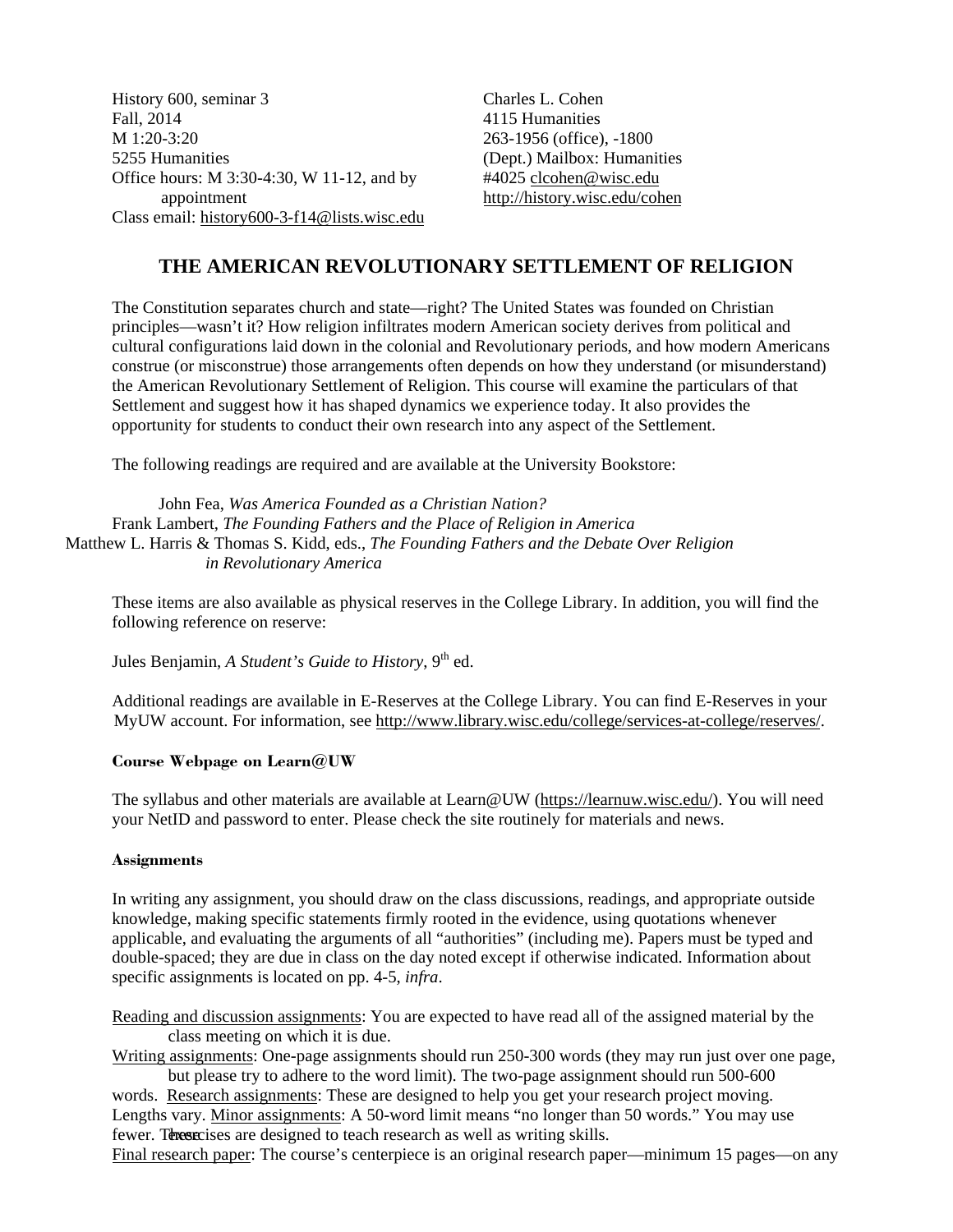topic related to the American Revolutionary Settlement of Religion. You are required to use a range of primary sources and to become well acquainted with the secondary literature on your chose topic. We will be discussing the research paper throughout the semester.

**NB:** To compensate for the fact that, because of Labor Day, the course begins in the second week of the term, there are reading and minor assignments due on Sept. 8.

**Library Workshop:** All students are required to attend the workshop, "Introduction to Historical Research," conducted by Lisa Saywell in Memorial Library (Room 231). The workshops are offered in 231 Memorial Library. Please register for one of the sessions, using the following links: Tuesday, Sept. 16: http://go.wisc.edu/i66t09; Thursday, Sept. 18: http://go.wisc.edu/hr2w29; Wednesday, Sept. 24: http://go.wisc.edu/d5x49h. For more information, see: http://researchguides.library.wisc.edu/ introhist.

#### **Paper Presentation and Writing Aids**

Papers should follow the guidelines for presentation set out in the Style Sheet on both my webpage (http://faculty.history.wisc.edu/cohen/style\_sheet.pdf) and the Course Materials section of the course page in Learn@UW. The Writing Aids section of my webpage provides examples of A papers and exemplary fifty-word sentences (http://history.wisc.edu/cohen/writing.html).

As noted above, I have placed a copy of Jules Benjamin, *A Student's Guide to History*, on reserve. The Library has the 9<sup>th</sup> edition, although the  $12<sup>th</sup>$  is the most current. No matter. You may use any edition or another guide to writing history as a reference on how to construct arguments, format papers, develop a bibliography, etc. And, of course, you may speak with me.

#### **Grading**

Work will be assessed using an A-F scale, which will convert to a 4-point scale for purposes of calculating the final grade. Individual assignments may include  $+$  or  $-$  designations, but the final grades will be entered according to the UW-Madison system (A, AB, B, etc.)

The assignments will be weighted as follows:

Final research paper: 40% Each one-page paper: 5% (four papers total 20%) Two-page paper: 10% Class participation throughout the semester: 20% You are expected to attend and participate in all class meetings. Class participation will be evaluated on a combination of attendance and quality of discussion (which is not identical to quantity). Participation in class presentations of drafts: 5% for own paper, 5% as commentator (10% total)

Neither the minor assignments nor the research assignments will be graded, but failure to turn them in will lower your class participation grade.

# **Disability Statement**

This course is set up to include persons with disabilities. Please let me know if you need accommodations in the curriculum, instruction, or assessments to enable your full participation. I will attempt to maintain confidentiality of the information you share with me.

#### **Academic Conduct Statement**

I expect you to conform to the highest standards of academic integrity and conduct; for the University's policy on such matters, see http://students.wisc.edu/doso/acadintegrity.html. For help in understanding what constitutes plagiarism and how to avoid it, see the Writing Center's site, http://writing.wisc.edu/Handbook/QuotingSources.html. If you have any questions at all about what constitutes proper conduct, I would be happy to speak with you.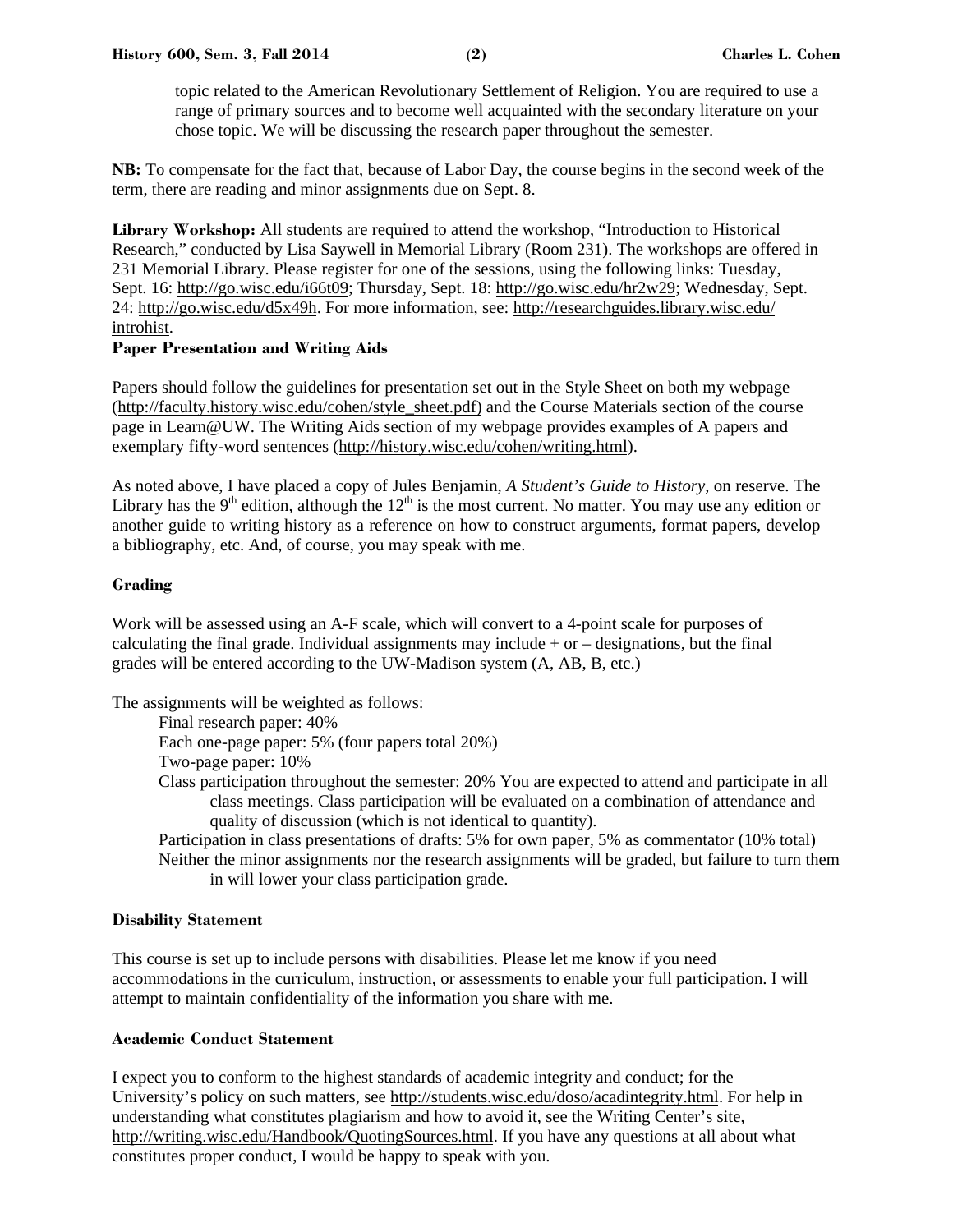| <b>Date</b> | <b>Assignments</b>                                                                                                                                                                                                                                                                                                                                                                                                                  |
|-------------|-------------------------------------------------------------------------------------------------------------------------------------------------------------------------------------------------------------------------------------------------------------------------------------------------------------------------------------------------------------------------------------------------------------------------------------|
| Sept. 8     | Overview                                                                                                                                                                                                                                                                                                                                                                                                                            |
|             | <b>Reading:</b> Lambert, Founding Fathers and the Place of Religion<br><b>Minor Assignment #1</b><br><b>Schedule Attendance at "Introduction to Historical Research"</b>                                                                                                                                                                                                                                                            |
| 15          | Religion and the American Revolution                                                                                                                                                                                                                                                                                                                                                                                                |
|             | <b>Reading:</b> Fea,  Christian Nation?, 77-133; Harris and Kidd,  Debate Over<br>Religion, 24-38<br><b>Minor Assignment #2</b><br><b>Research Assignment #1</b>                                                                                                                                                                                                                                                                    |
| 22          | Religion in the First State Constitutions (NB: This session will meet in the Wisconsin<br>Historical Society, room 318.)                                                                                                                                                                                                                                                                                                            |
|             | <b>Reading:</b> Fea, Was America Founded?, 134-46; Harris and Kidd, Debate<br>Over Religion, 50-77; Edwin Gaustad, Neither King nor Prelate, 159-74;<br>Nicholas Wolterstorff, "A Religious Argument for the Civil Right to Freedom<br>of Religious Exercise, Drawn from American History"<br><b>Writing Assignment #1</b><br><b>Research Assignment #2</b><br>Guest: Richard Pifer, Director of Reference and Public Services, WHS |
| 29          | The Constitution and the First Amendment                                                                                                                                                                                                                                                                                                                                                                                            |
|             | <b>Reading:</b> Fea,  Christian Nation?, 147-68; Gaustad, Neither King nor<br>Prelate, 151-56; Harris and Kidd,  Debate Over Religion, 78-113<br><b>Writing Assignment #2</b>                                                                                                                                                                                                                                                       |
| Oct. 6      | Separation of Church and State                                                                                                                                                                                                                                                                                                                                                                                                      |
|             | Reading: Harris and Kidd,  Debate Over Religion, 114-56; Philip<br>Hamburger, Separation of Church and State, 144-89<br><b>Minor Assignment #3</b><br><b>Research Assignment #3</b>                                                                                                                                                                                                                                                 |
| 13          | The Founders' Personal Beliefs                                                                                                                                                                                                                                                                                                                                                                                                      |
|             | Reading: Fea,  Christian Nation?, 169-243; Harris and Kidd, Debate Over<br>Religion, 157-85<br><b>Writing Assignment #3</b><br>In-class exercise: Divide into groups to discuss the question, "How were the<br>founders' personal religious beliefs reflected in the American Revolutionary<br>Settlement of Religion through ca. 1800?"                                                                                            |
| 20          | Concepts of Religious Freedom                                                                                                                                                                                                                                                                                                                                                                                                       |
|             | Reading: Chris Beneke, Beyond Toleration, 157-201; David Sehat, The Myth                                                                                                                                                                                                                                                                                                                                                            |

**Reading:** Chris Beneke, *Beyond Toleration*, 157-201; David Sehat, *The Myth of American Religious Freedom*, 13-69 **Minor Assignment #4 Research Assignment #4** 

27 Nineteenth-Century Dynamics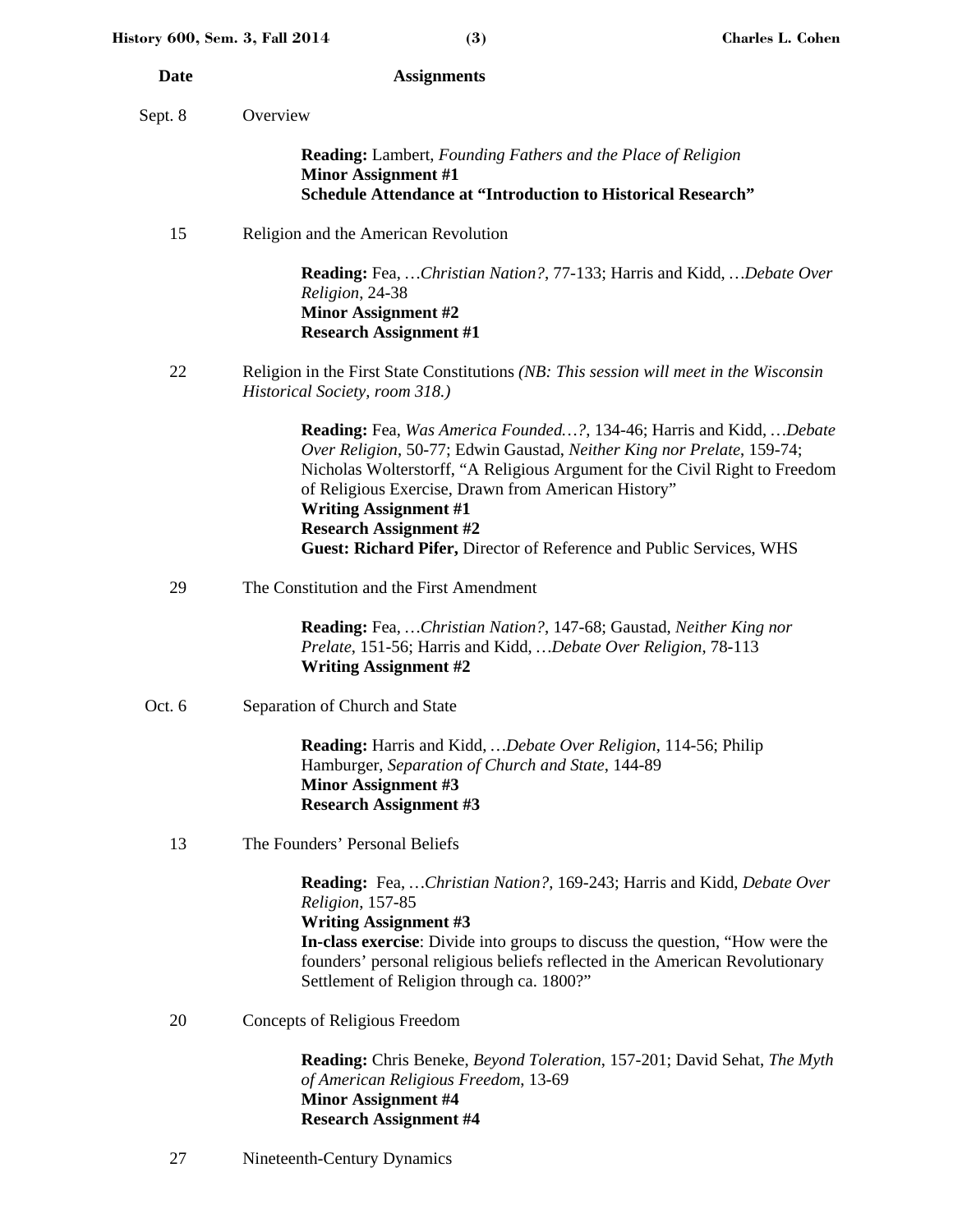|          | Contending, 120-39; Abraham Lincoln, "Second Inaugural<br>Address"; Reynolds v. U.S. [98 U.S. 145]<br><b>Writing Assignment #4</b>                                                                                                                                |
|----------|-------------------------------------------------------------------------------------------------------------------------------------------------------------------------------------------------------------------------------------------------------------------|
| Nov. $3$ | A Contemporary Echo                                                                                                                                                                                                                                               |
|          | <b>Reading:</b> Fea,  Christian Nation?, 43-76, 244-46; Sarah Barringer Gordon,<br>The Spirit of the Law, 1-14, 209-16; "The Religious Freedom Restoration Act<br>of 1993"; "Burwell v. Hobby Lobby Stores" [573/2 U.S., 13-354]<br><b>Research Assignment #5</b> |
| 10       | [No Class – work on your research paper. I will be available for consultation.]                                                                                                                                                                                   |
|          | <b>Research Assignment #6</b>                                                                                                                                                                                                                                     |
| 17       | Working on the Research Paper                                                                                                                                                                                                                                     |
|          | <b>Research Assignment #7</b>                                                                                                                                                                                                                                     |
| 24       | <b>Class Presentations</b>                                                                                                                                                                                                                                        |
|          | <b>Class Presentation Assignment</b>                                                                                                                                                                                                                              |
| Dec. 1   | <b>Class Presentations</b>                                                                                                                                                                                                                                        |
|          | <b>Class Presentation Assignment</b>                                                                                                                                                                                                                              |
| 8        | Concluding Discussion: How to bring historical perspectives to bear on the present                                                                                                                                                                                |

# **Writing Assignment #5**

15 **Research Paper Due**

#### **Specific Assignments**

# **Sept. 8:**

Minor Assignment #1: *Summarizing an Argument*. In one sentence NOT EXCEEDING 50 words (the 51st word and its successors face a terrible fate that you do not wish to tempt), summarize Lambert's argument about the two foundings.

# **Sept. 15:**

- Minor Assignment #2: *Developing a research question*: In one sentence NOT EXCEEDING 50 words (see above for implied but real threat), pose a potential research question suggested by the documents in the Harris and Kidd anthology. [NB: This exercise is just for practice; the question you develop need not be the question that you intend to research for the final paper.]
- Research Assignment #1: *Brief field report.* Examine any single hard-copy (NOT digital, although microfilm and fiche are ok) eighteenth-century primary source located in a UW-Madison library and submit a brief report that contains the following information: what the document is, when it was created, who authored it, who constituted the intended audience, and what it contains.

# **Sept. 22:**

- Writing Assignment #1: Write a one-page paper analyzing the relationships between religious freedom and citizenship that the earliest state constitutions set out.
- Research Assignment #2: In a sentence or two (there is no specified word limit), pose a question that you intend to answer in your research paper.

**Reading:** Fea, *…Christian Nation?*, 3-42; Dickson Bruce, *Earnestly*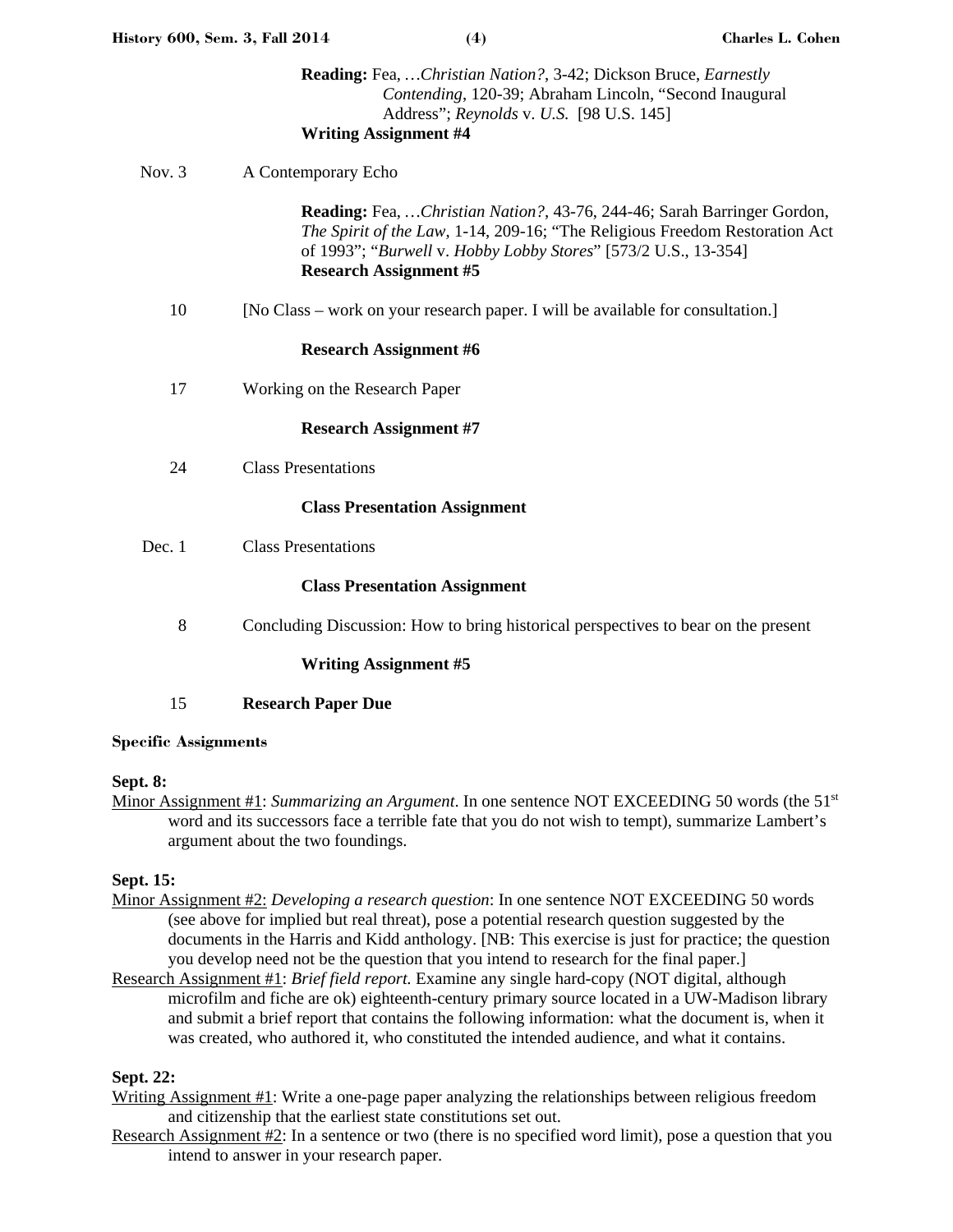#### **Sept. 29:**

Writing Assignment #2: Write a one-page paper analyzing the most salient difference between the religious settlement created by the state constitutions and that created by the original Federal Constitution (including the First Amendment).

#### **Oct. 6:**

Minor Assignment #3: *Evaluating a scholar's use of evidence*: In one sentence NOT EXCEEDING 50 words (you should know how to be brief by now), evaluate Hamburger's use of Jefferson's letter to the Danbury Baptists.

Research Assignment #3: Submit a revised research question.

# **Oct. 13**

Writing Assignment #3: Using especially the Declaration of Independence as well as other documents in the Harris and Kidd anthology authored by Jefferson, write a one-page paper setting out Jefferson's definition of "religion" and hypothesizing the possible significance that this understanding might have had on subsequent generations of Americans.

# **Oct. 20**

- Minor Assignment #4: *Assessing contrasting interpretations*: In one sentence NOT EXCEEDING 50 words (or else...), compare Beneke's and Sehat's interpretations of the extent to which Americans by the early nineteenth century enjoyed religious freedom.
- Research Assignment #4: Submit a draft research proposal (no more than two pages). The proposal should include the following elements: an explanation of the topic and the issue(s) to be addressed, a survey of the scholarly literature on the subject, a hypothesis or preliminary argument, an explanation of the research strategy and methodology, and a statement of the essay's significance for understanding the topic.

# **Oct. 27**

Writing Assignment #4: Write a one-page paper that explains and critiques how the decision in *U.S.* v. *Reynolds* references Revolutionary-era documents (like Madison's "Memorial and Remonstrance") about the Religious Settlement.

#### **Nov. 3**

Research Assignment #5: Submit a revised research proposal (3-page maximum).

# **Nov. 10**

Research Assignment #6: Submit a draft bibliography of at least 10 items in proper bibliographic style. (The assignment may be submitted electronically.)

# **Nov. 17**

Research Assignment #7: Submit electronically a rough draft of the final research paper, which must run at least 10 pages. The draft should have as complete a scholarly apparatus (notes, bibliography) as possible.

#### **Nov. 24 and Dec. 1**

Class Presentation Assignments: Each student will give a 10-minute presentation on his/her research, discussing the issues involved, the findings, and questions remaining. Each student will also act as a commentator for another student, critiquing the rough draft and suggesting revisions.

#### **Dec. 8**

Writing Assignment #5: *Becoming a public intellectual* - Find any contemporary (within the past 3 months) item about religion in modern America and write a 500/600-word (2-page) blog commentary that includes a historical perspective. Submit the commentary to the class website.

# **Dec. 15: Noon**

FINAL RESEARCH PAPER due in my mailbox, #4025 (fourth floor, Mosse Humanities Building).